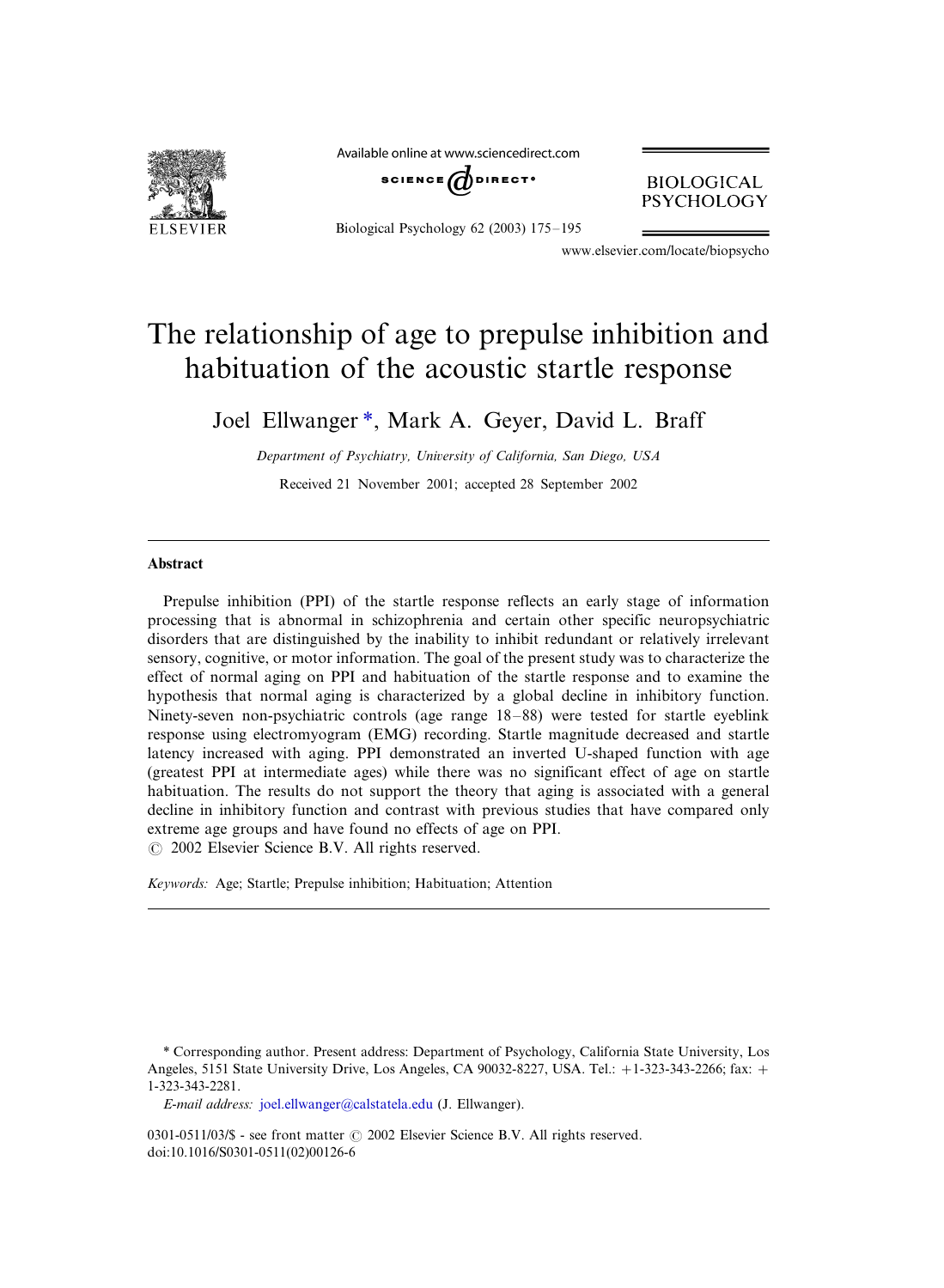## 1. Introduction

The startle reflex is a constellation of responses to a sudden intense stimulus that is most often operationalized in humans by electromyogram (EMG) measurement of the eyeblink component of the reflex. Human research using the startle response has grown exponentially in the last 30 years ([Braff et al., 2001; Filion et al., 1998\)](#page--1-0). One important reason for this interest in the startle response is that it shows several forms of behavioral plasticity that are functionally significant, have a well delineated neural substrate, and are related to fundamental aspects of information processing. The goal of the present study was to examine the effect of normal human aging on startle response plasticity.

The rationale for exploring the relationship between age and the startle response was 2-fold. First, measures of startle reactivity and plasticity are increasingly being used as measures of cognitive and affective processes in both clinical (e.g. see [Cadenhead and Braff, 1999](#page--1-0)) and normal (e.g. see [Bradley et al., 1999\)](#page--1-0) populations. For a cognitive psychophysiological measure to be most useful, in a clinical or nonclinical context, it is important to understand the sources of variation that can affect the measure (e.g. [Polich, 1993\)](#page--1-0). When these sources are understood and controlled, startle response measures will have much greater utility as indices of cognitive function or as markers for psychiatric disorders. Age is known to be an important source of subject variability affecting cognitive psychophysiological measures such as the P300 and N400 event-related potentials (ERPs; [Polich, 1993; Kutas and Iragui,](#page--1-0) [2000\)](#page--1-0). Because age affects so many other behavioral and psychophysiological indices of information processing, it is a natural candidate to examine as a potential source of variability affecting the startle response.

A second reason for examining the age-startle relationship is to test the idea, common to several theories of cognitive aging, that increasing age is related to a global loss of inhibitory function [\(Woodruff-Pak, 1997](#page--1-0)). As measures of startle plasticity are direct physiological indices of inhibition, they provide a novel method to test the universality of central nervous system-modulated inhibitory decline with aging.

One of the most frequently studied forms of startle plasticity is prepulse inhibition (PPI). PPI is the reduction in startle amplitude that occurs when a startling stimulus is preceded  $(30-500 \text{ ms})$  by a weak prestimulus. Graham  $(1975)$  proposed that PPI reflects the activation of an automatic process that serves to protect the cognitive processing of the prestimulus. This hypothesis has been expanded upon in human and animal studies by Braff, Geyer, Swerdlow, and colleagues [\(Braff et al., 1978,](#page--1-0) [1992, 1999, 2001; Geyer and Braff, 1987\)](#page--1-0) who proposed that PPI is an operational measure of gating, which refers to a general reduction in the processing of and distraction by irrelevant or repetitive stimuli. Supporting this position, PPI is deficient in psychiatric disorders that are characterized by a deficient inhibition of irrelevant sensory, motor, or cognitive information, including schizophrenia [\(Braff et](#page--1-0) [al., 1978, 1992](#page--1-0)), obsessive compulsive disorder ([Swerdlow et al., 1993b](#page--1-0)), and Huntington's disease [\(Braff et al., 2001; Swerdlow et al., 1995\)](#page--1-0).